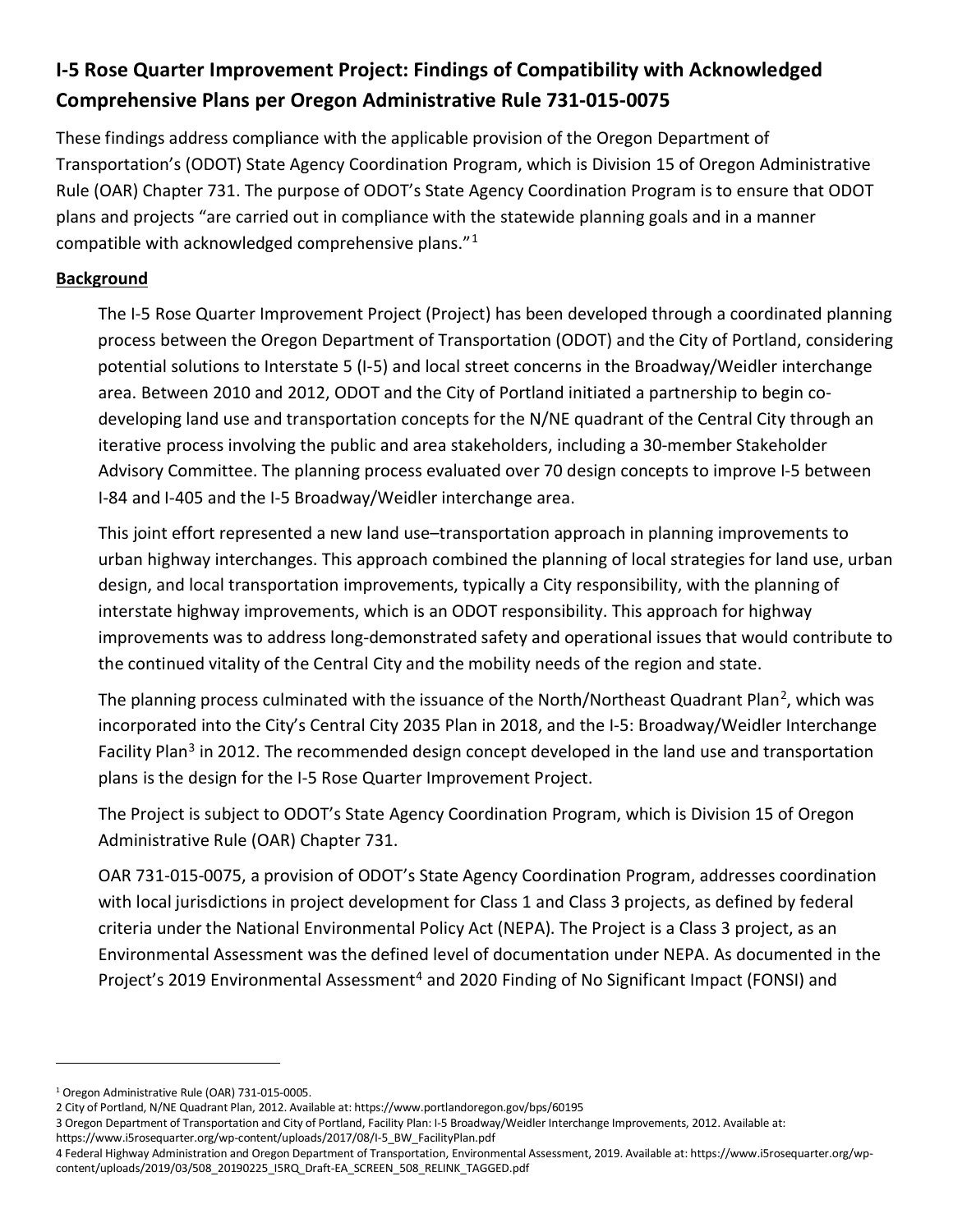Revised Environmental Assessment<sup>5</sup>, the Project's requirements of OAR 731-015-0075(1) – (6) have been met and the Project's requirements of OAR 731-015-0075(8), related to design review and permits, will be addressed as the Project design is advanced and prior to construction. However, ODOT did not "adopt specific findings of compatibility with the acknowledged comprehensive plans of affected cities and counties when it grants design approval for a project" per OAR 731-015-0075(7). This document restates the findings from the FONSI and Revised Environmental Assessment and sets out the findings per OAR 731-015-0075(7) for consideration for adoption.

On March 11, 2021, the Oregon Transportation Commission (OTC) delegated adoption of findings of compatibility with acknowledged comprehensive plans of affected cities and counties, as described in OAR 731-015-0075(7), to the ODOT Director when the respective project is consistent with a previous OTC-adopted facility plan.

OAR 731-015-0065, also a provision of ODOT's State Agency Coordination Program, defines the process and coordination procedures for adopting facility plans. Per OAR 731-015-0065, ODOT must involve stakeholders and work with affected local jurisdictions to ensure any facility plan is consistent with both statewide planning goals and applicable acknowledged local comprehensive plans. In compliance with this rule, the OTC adopted the I-5: Broadway/Weidler Interchange Facility Plan and the findings of compliance per OAR 731-015-0065 on December 11, 2012. Prior to the OTC's adoption of the Facility Plan, the Portland City Council also approved Resolution No. 36972<sup>6</sup> on October 25, 2012 to adopt and support the I-5: Broadway/Weidler Interchange Facility Plan with the City's N/NE Quadrant Plan.

As described above, the I-5 Rose Quarter Improvement Project is the product of the I-5: Broadway/Weidler Interchange Facility Plan and the Project design is deemed to be consistent with the Facility Plan's recommended design concept as adopted by the OTC and Portland City Council in 2012. The Project's purpose and need, as defined in the Project's 2020 FONSI and Revised Environmental Assessment, also is consistent with the purpose and problems/issues defined in the Facility Plan.

#### ODOT SAC Requirements: OAR 731-015-0075 – Applicable to the I-5 Rose Quarter Improvement Project

As set forth above, ODOT's SAC Rule, OAR 731-015-0075, applies to the I-5 Rose Quarter Improvement Project. Each requirement is set forth below with findings as to how ODOT and the Project complied with the requirements. The findings for OAR 731-015-0075(1) – (6) and (8) were documented in the 2019 Environmental Assessment and 2020 FONSI and Revised Environmental Assessment and are restated herein. The 2020 FONSI and Revised Environmental Assessment stated that OTC's final design approval under OAR 731-015-0075(7) is anticipated to be made based on the Federal Highway Administration's (FHWA) approval of the Revised Environmental Assessment, evidenced by its issuance of the Revised Environmental Assessment.

6 City of Portland, Resolution No. 36972, adopted by City Council October 25, 2012. Available at: https://www.portlandoregon.gov/citycode/article/422365

<sup>5</sup> Federal Highway Administration and Oregon Department of Transportation, I-5 Rose Quarter Improvement Project Finding of No Significant Impact and Revised Environmental Assessment, 2020. Available at: https://www.i5rosequarter.org/wp-content/uploads/2020/11/COMPLETE\_I5RQ-Final-Decision-Document\_10.30.20.pdf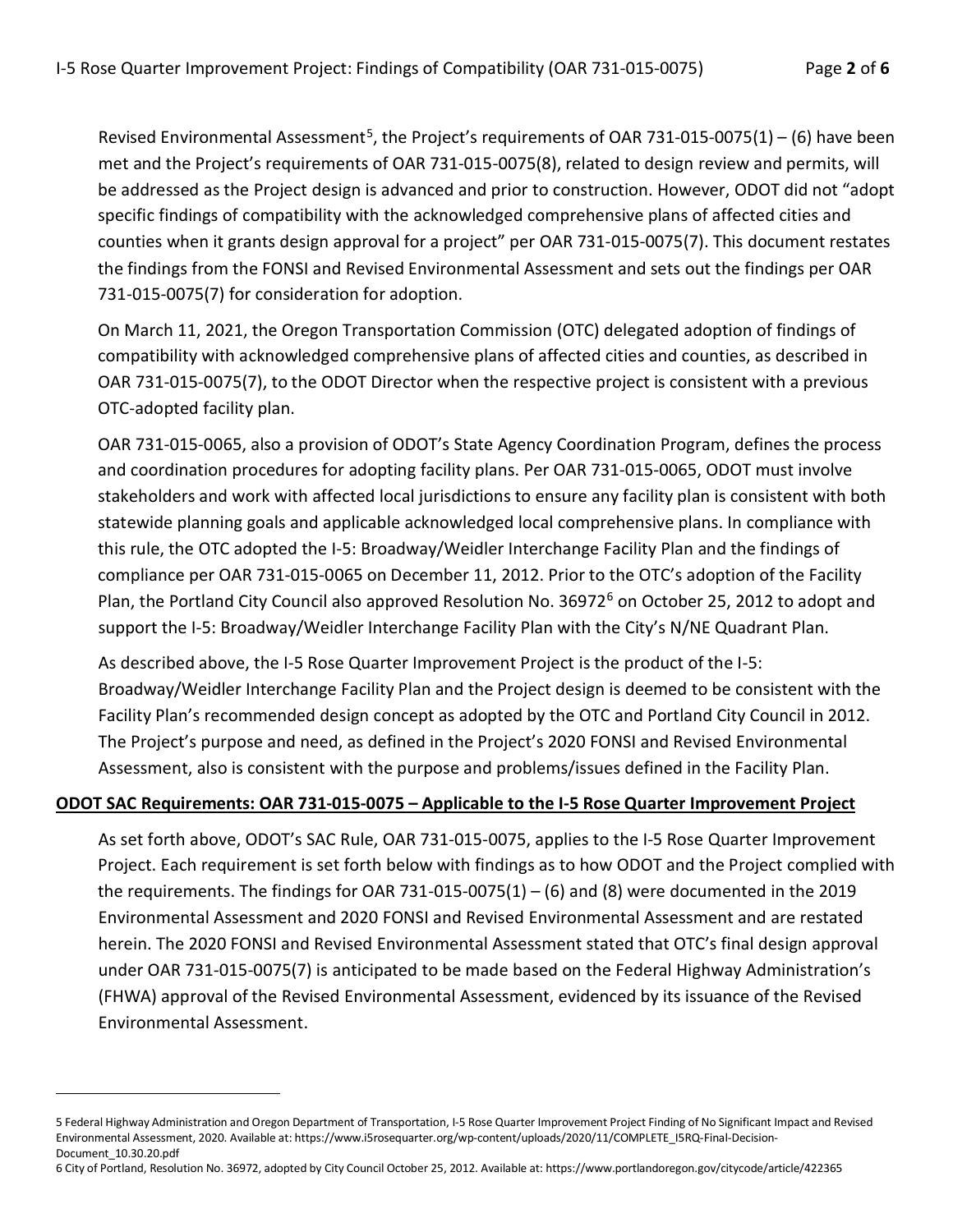### OAR 731-015-0075: Coordination Procedures for Adopting Plans for Class 1 and Class 3 Projects

(1) The Department shall involve affected cities, counties, metropolitan planning organizations, state and federal agencies, special districts and other interested parties in the development of project plans. The Department shall include planning officials of the affected cities, counties and metropolitan planning organization on the project technical advisory committee.

Findings: ODOT complied with OAR 731-015-0075(1) by jointly developing with the City of Portland what ODOT adopted as the Facility Plan for the Project and the City adopted by resolution as the N/NE Quadrant Plan, now part of the City's Central City 2035 Plan, a component of the City's Comprehensive Plan. In addition, the Project is in the City's Transportation System Plan (TSP). ODOT and the City of Portland jointly convened the Stakeholder Advisory Committee to advise this joint planning process and transportation and land use plan development. Therefore, the Project complies with and implements the City's Comprehensive Plan.

(2) Goal compliance and plan compatibility shall be analyzed in conjunction with the development of the Draft Environmental Impact Statement or Environmental Assessment. The environmental analysis shall identify and address relevant land use requirements in sufficient detail to support subsequent land use decisions necessary to authorize the project.

Findings: The Land Use Technical Report<sup>7</sup> prepared for the Project's Environmental Assessment meets the requirements of OAR 731-015-0075(2). As described in the subsection on the state agency coordination requirements of the Oregon Statewide Planning Program, OAR 660-030- 0065 states that "a state agency shall comply with the statewide goals by assuring that its land use program is compatible with the applicable acknowledged comprehensive plan(s)." Section 3.9.2.2 of the Environmental Assessment and Section 6.4.2.3 of the Land Use Technical Report demonstrate that the Project is compatible with Portland's comprehensive plan, and no further land use decisions are required. Project features like street furniture and public art may be subject to design review prior to construction.

(3) Except as otherwise set forth in section (4) of this rule, the Department shall rely on affected cities and counties to make all plan amendments and zone changes necessary to achieve compliance with the statewide planning goals and compatibility with local comprehensive plans after completion of the Draft Environmental Impact Statement or Environmental Assessment and before completion of the Final Environmental Impact Statement or Revised Environmental Assessment. These shall include the adoption of general and specific plan provisions necessary to address applicable statewide planning goals.

Findings: The Project is identified as a major transportation improvement project in the City's Comprehensive Plan, as Transportation System Plan project numbers 20119, 20120, and 20121.

<sup>7</sup> Oregon Department of Transportation, I-5 Rose Quarter Improvement Project: Land Use Technical Report, 2019. Available at: https://www.i5rosequarter.org/wpcontent/uploads/2019/02/I5RQ\_Land-Use-Technical-Report\_010819.pdf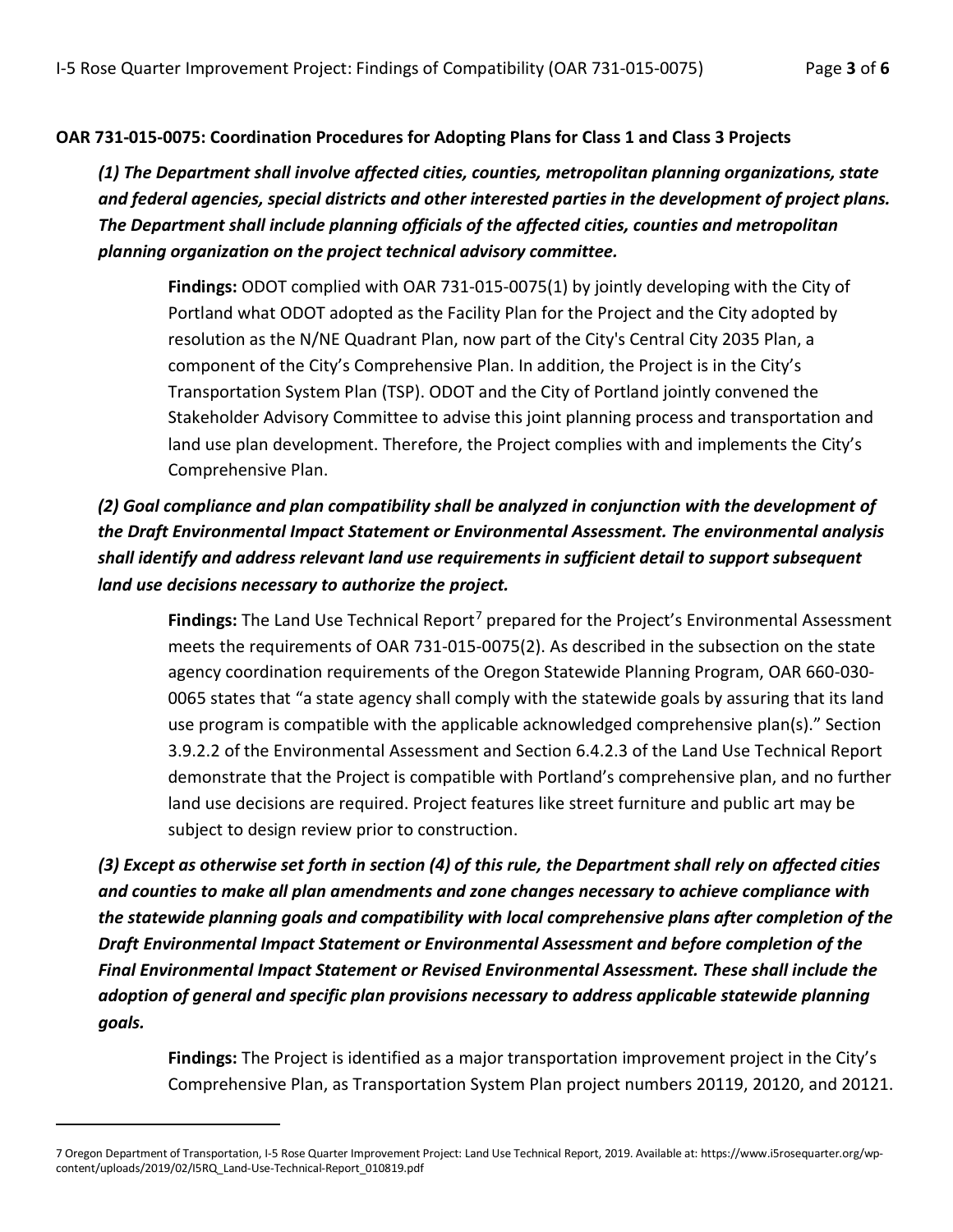Therefore, the Project is compatible with the City's acknowledged Comprehensive Plan. As a result, no plan amendments are necessary.

(4) The Department may complete a Final Environmental Impact Statement or Revised Environmental Assessment before the affected cities and counties make necessary plan amendments and zone changes in the following case:

(a) The Final Environmental Impact Statement or Revised Environmental Assessment identifies that the project be constructed in phases; and

(b) The Department finds:

(A) There is an immediate need to construct one or more phases of the project. Immediate need may include, but is not limited to, the facility to be improved or replaced currently exceeds or is expected to exceed within five years the level of service identified in the Oregon Highway Plan; and

(B) The project phase to be constructed meets a transportation need independent of the overall project, is consistent with the purpose and need of the overall project as identified in the FEIS, and will benefit the surrounding transportation system even if no further phases of the project are granted land use approval.

Findings: OAR 731-015-0075(4) does not apply because the City of Portland has already made the necessary plan amendments when it incorporated the Project into its Comprehensive Plan prior to the publication of the Environmental Assessment.

# (5) If a Final Environmental Impact Statement or Revised Environmental Assessment is completed pursuant to section (4) of this rule, all necessary plan amendments and zone changes associated with the particular phase of the project to be constructed shall be made by the city or county prior to constructing that phase of the project.

Findings: OAR 731-015-0075(5) does not apply because the City of Portland has already made the necessary plan amendments when it incorporated the Project into its Comprehensive Plan prior to the publication of the Environmental Assessment.

(6) If compatibility with a city or county comprehensive plan cannot be achieved, the Department may modify one or more project alternatives to achieve compatibility or discontinue the project.

Findings: OAR 731-015-0075(6) does not apply because the City of Portland has already made the necessary plan amendments when it incorporated the Project into its Comprehensive Plan prior to the publication of the Environmental Assessment.

(7) The Commission or its designee shall adopt findings of compatibility with the acknowledged comprehensive plans of affected cities and counties when it grants design approval for the project. Notice of the decision shall be mailed out to all interested parties.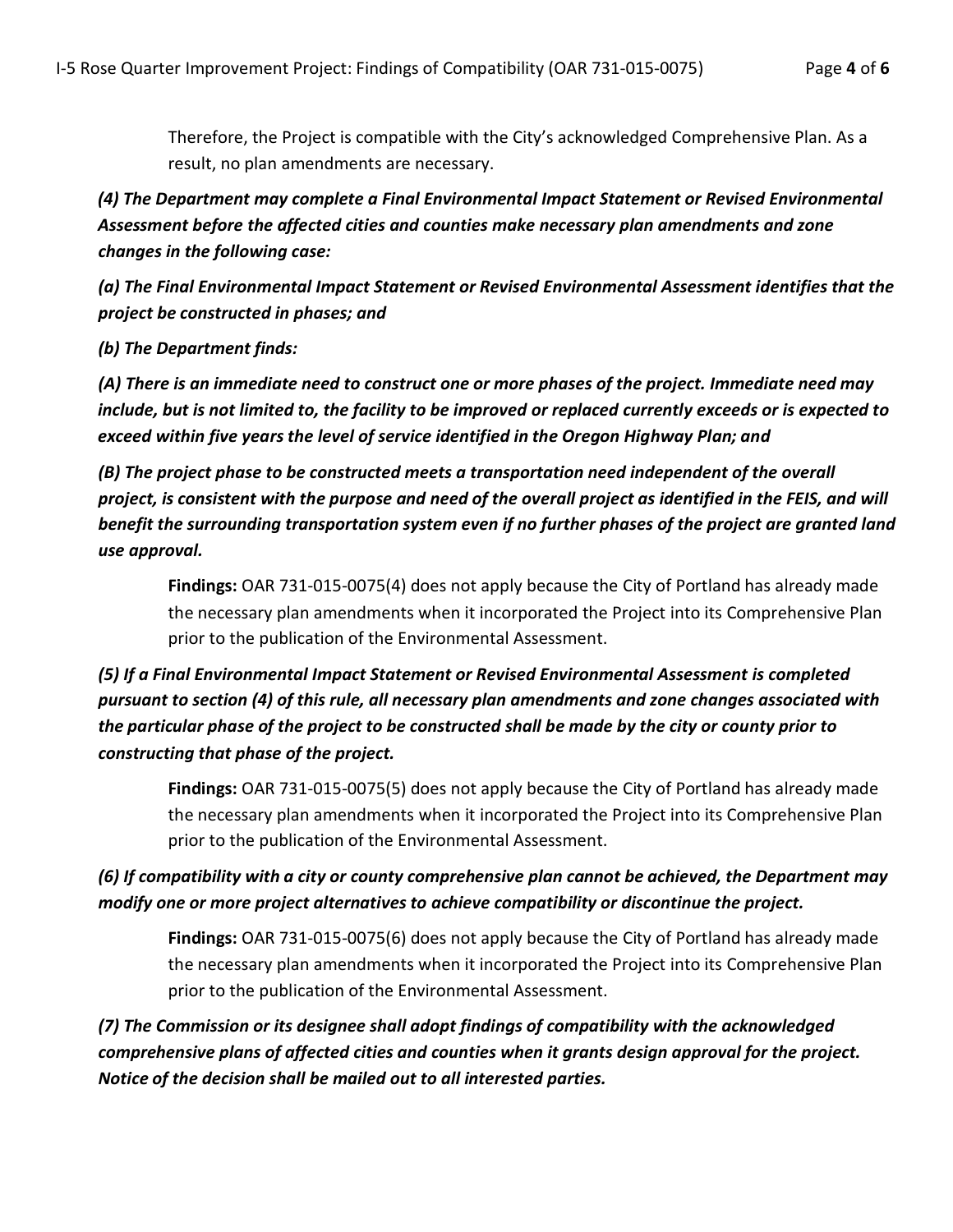Findings: The I-5 Rose Quarter Improvement Project is located in the City of Portland and as such, these findings address compatibility with the adopted City of Portland Comprehensive Plan.

The Project, as the recommended design concept from the 2012 Facility Plan and as documented as the Build Alternative in the 2020 FONSI and Revised Environmental Assessment, is compatible with the City of Portland's Comprehensive Plan.

The Project is an identified transportation improvement included in the City of Portland's Comprehensive Plan<sup>8</sup> and Transportation System Plan<sup>9</sup>. Inclusion of the Project in the City's Comprehensive Plan is the consequence of an integrated land use and transportation planning process undertaken jointly by ODOT and the City of Portland from 2010 to 2012. The process resulted in both the I-5: Broadway/Weidler Interchange Facility Plan, which is ODOT's adopted facility plan for the Project, and the N/NE Quadrant Plan, which directs land use in the Project area and is a component of the City's adopted Central City 2035 Plan<sup>10</sup>. The Central City 2035 Plan, originally adopted in July 2018, is part of the City of Portland's Comprehensive Plan.

By formulating a plan that integrated transportation improvements, including the Project, with land use, the joint ODOT and City of Portland planning process addressed the Project's compatibility with the City's Comprehensive Plan. In addition, by including the Project in the City's Transportation System Plan, the City determined that the Project supports existing and planned land use in the Project area. As such, the Project implements and is consistent with the City's Comprehensive Plan.

The Project is identified in the City's 2035 Transportation System Plan, which is the long-range plan guiding transportation investments in the City and is both an implementation tool and a supporting document to Portland's Comprehensive Plan. The Transportation System Plan includes the Project as project numbers 20119, 20120, and 20121, all located on I-5 between I-84 and I-405 in the N/NE Quadrant.<sup>11</sup> The description of project 20119 reads, "Conduct planning, preliminary engineering and environmental work to improve safety and operations on I-5, connection between I-84 and I-5, and access to the Lloyd District and Rose Quarter." The description of project 20120 reads, "Acquire right-of-way to improve safety and operations on I-5, connection between I-84 and I-5, and access to the Lloyd District and Rose Quarter." The description of project 20121 reads, "Construct improvements to enhance safety and operations on I-5, connection between I-84 and I-5, and access to the Lloyd District and Rose Quarter. Project includes a pedestrian/bicycle bridge across I-5 at Clackamas St." Therefore, the Project is part of and compatible with the City's Transportation System Plan as an implementation tool to the City's Comprehensive Plan.

<sup>8</sup> City of Portland, 2035 Comprehensive Plan. Available at: https://www.portland.gov/bps/comp-plan/2035-comprehensive-plan-and-supporting-documents 9 City of Portland, 2035 Transportation System Plan. Available at: https://www.portlandoregon.gov/transportation/77358

<sup>10</sup> City of Portland, Central City 2035 Plan. Available at: https://www.portland.gov/bps/cc2035

<sup>11</sup> City of Portland, 2035 Transportation System Plan, Appendix A: Major Projects and Programs. Available at:

https://www.portlandoregon.gov/transportation/article/756145